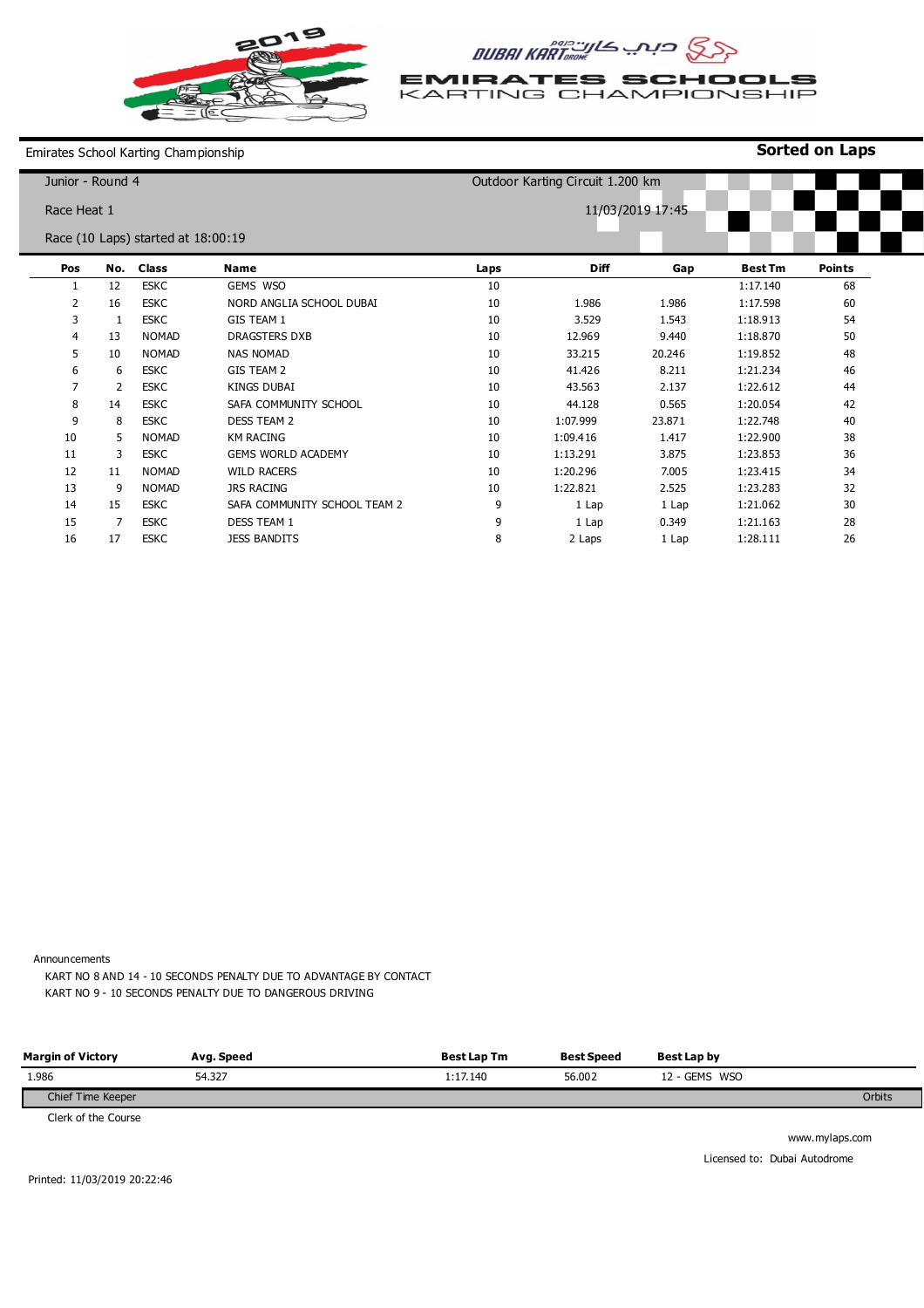

WILD RACERS JESS BANDITS GEMS WORLD ACADEMY

JRS RACING GEMS WSO DRAGSTERS DXB

## AUBAI KART

**EMIRATES SCHOOLS** KARTING CHAMPIONSHIP

Emirates School Karting Championship

| Junior - Round 4 |    |                                    |                              | Outdoor Karting Circuit 1.200 km |             |        |                |               |  |  |  |
|------------------|----|------------------------------------|------------------------------|----------------------------------|-------------|--------|----------------|---------------|--|--|--|
| Race Heat 2      |    |                                    |                              | 11/03/2019 18:10                 |             |        |                |               |  |  |  |
|                  |    | Race (10 Laps) started at 18:24:45 |                              |                                  |             |        |                |               |  |  |  |
| Pos              |    | No. Class                          | Name                         | Laps                             | <b>Diff</b> | Gap    | <b>Best Tm</b> | <b>Points</b> |  |  |  |
|                  | 8  | <b>ESKC</b>                        | GIS TEAM 1                   | 10                               |             |        | 1:17.903       | 68            |  |  |  |
| 2                | 12 | <b>ESKC</b>                        | SAFA COMMUNITY SCHOOL        | 10                               | 16.848      | 16.848 | 1:18.270       | 60            |  |  |  |
| 3                | 11 | <b>ESKC</b>                        | SAFA COMMUNITY SCHOOL TEAM 2 | 10                               | 25.112      | 8.264  | 1:19.213       | 54            |  |  |  |
| $\overline{4}$   | 10 | <b>ESKC</b>                        | NORD ANGLIA SCHOOL DUBAI     | 10                               | 33.184      | 8.072  | 1:18.324       | 50            |  |  |  |
| 5                | 4  | <b>NOMAD</b>                       | <b>KM RACING</b>             | 10                               | 36.314      | 3.130  | 1:20.569       | 48            |  |  |  |
| 6                | 7  | <b>ESKC</b>                        | <b>KINGS DUBAI</b>           | 10                               | 38.390      | 2.076  | 1:20.419       | 46            |  |  |  |
| $\overline{7}$   | 2  | <b>ESKC</b>                        | <b>DESS TEAM 1</b>           | 10                               | 51.884      | 13.494 | 1:22.730       | 44            |  |  |  |
| 8                | 16 | <b>NOMAD</b>                       | <b>NAS NOMAD</b>             | 10                               | 57.095      | 5.211  | 1:20.021       | 42            |  |  |  |
| 9                | 3  | <b>ESKC</b>                        | GIS TEAM 2                   | 10                               | 1:06.222    | 9.127  | 1:21.964       | 40            |  |  |  |
| 10               |    | <b>ESKC</b>                        | <b>DESS TEAM 2</b>           | 10                               | 1:13.873    | 7.651  | 1:24.352       | 38            |  |  |  |

1:14.660 1 Lap 1 Lap 1 Lap 1 Lap 1 Lap

0.787 1 Lap 0.351 28.573 47.560 3.043

1:24.491 1:24.977 1:22.719 1:25.502 1:19.247 1:19.167

**Sorted on Laps**

Announcements

14 NOMAD

NOMAD ESKC ESKC NOMAD ESKC

KART NO 3, 10 AND 14 - 10 SECONDS PENALTY DUE TO ADVANTAGE BY CONTACT

| <b>Margin of Victory</b>                                                                         | Avg. Speed | <b>Best Lap Tm</b> | <b>Best Speed</b> | Best Lap by    |        |
|--------------------------------------------------------------------------------------------------|------------|--------------------|-------------------|----------------|--------|
| 16.848                                                                                           | 54.796     | 1:17.903           | 55.454            | 8 - GIS TEAM 1 |        |
| Chief Time Keeper                                                                                |            |                    |                   |                | Orbits |
| $\mathcal{O}(1 + 1)$ . $\mathcal{O}(1)$ . $\mathcal{O}(1)$ . $\mathcal{O}(1)$ . $\mathcal{O}(1)$ |            |                    |                   |                |        |

Clerk of the Course

www.mylaps.com Licensed to: Dubai Autodrome

Printed: 11/03/2019 20:23:27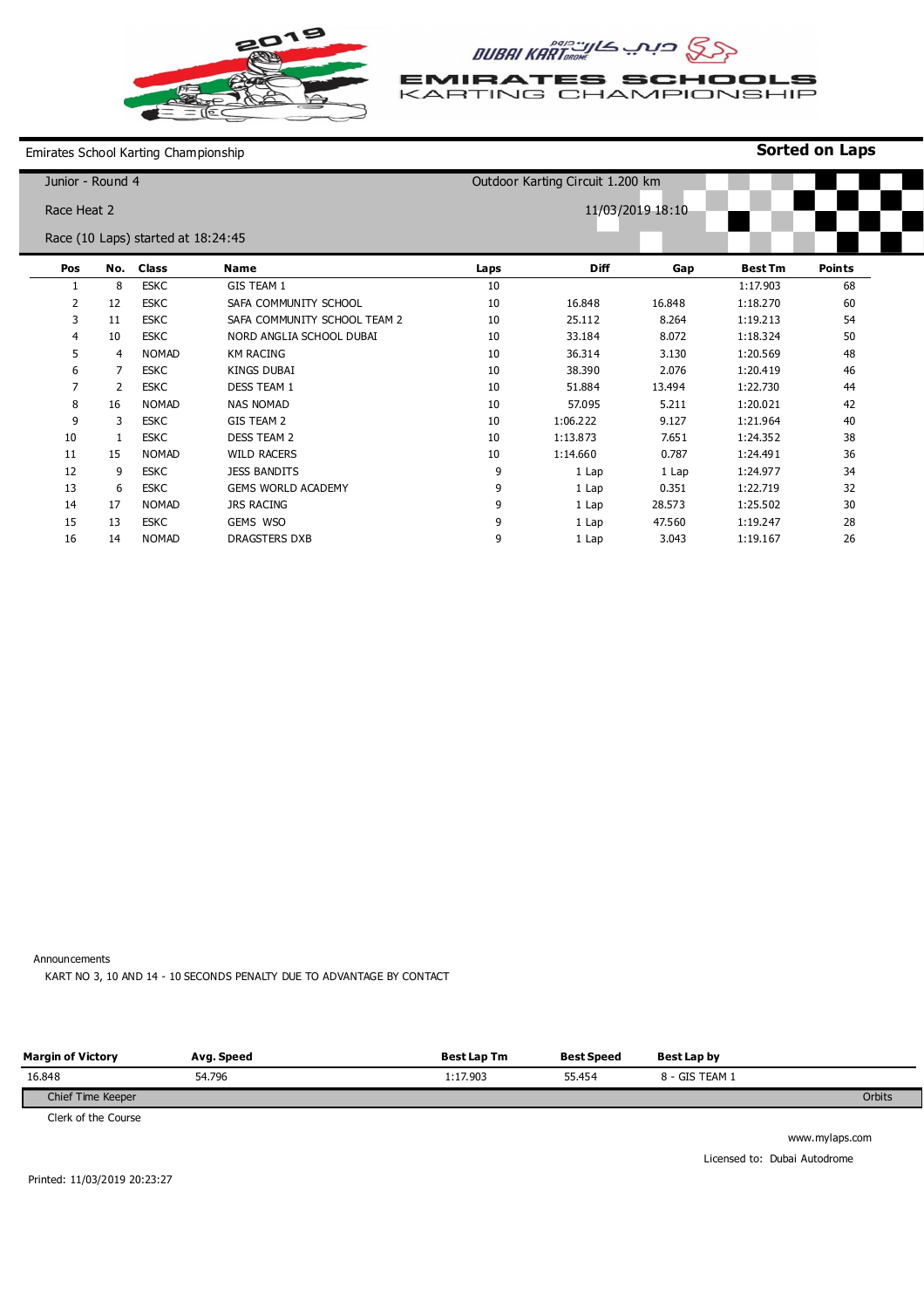

## ASS CURAI KARTOROME

**EMIRATES SCHOOLS** KARTING CHAMPIONSHIP

**Sorted on Laps**

Emirates School Karting Championship

| Junior - Round 4<br>Outdoor Karting Circuit 1.200 km |     |                                    |                              |                  |             |          |                |               |  |  |
|------------------------------------------------------|-----|------------------------------------|------------------------------|------------------|-------------|----------|----------------|---------------|--|--|
| Race Heat 3                                          |     |                                    |                              | 11/03/2019 18:35 |             |          |                |               |  |  |
|                                                      |     | Race (10 Laps) started at 18:47:30 |                              |                  |             |          |                |               |  |  |
| Pos                                                  | No. | <b>Class</b>                       | <b>Name</b>                  | Laps             | <b>Diff</b> | Gap      | <b>Best Tm</b> | <b>Points</b> |  |  |
|                                                      | 1   | <b>ESKC</b>                        | NORD ANGLIA SCHOOL DUBAI     | 10               | 3:35.890    | 3:35.890 | 1:18.068       | 68            |  |  |
| 2                                                    | 6   | <b>ESKC</b>                        | GEMS WSO                     | 10               | 3:42.546    | 6.656    | 1:18.454       | 60            |  |  |
| 3                                                    | 11  | <b>ESKC</b>                        | <b>DESS TEAM 1</b>           | 10               | 3:58.766    | 16.220   | 1:19.691       | 54            |  |  |
| 4                                                    | 4   | <b>ESKC</b>                        | SAFA COMMUNITY SCHOOL        | 10               | 4:02.074    | 3.308    | 1:19.823       | 50            |  |  |
| 5                                                    | 17  | <b>ESKC</b>                        | GIS TEAM 1                   | 10               | 4:02.169    | 0.095    | 1:19.234       | 48            |  |  |
| 6                                                    | 9   | <b>NOMAD</b>                       | <b>NAS NOMAD</b>             | 10               | 4:02.928    | 0.759    | 1:19.563       | 46            |  |  |
| 7                                                    | 5   | <b>NOMAD</b>                       | <b>DRAGSTERS DXB</b>         | 10               |             |          | 1:19.184       | 44            |  |  |
| 8                                                    | 12  | <b>ESKC</b>                        | GIS TEAM 2                   | 10               | 4:10.794    | 7.866    | 1:19.358       | 42            |  |  |
| 9                                                    | 16  | <b>ESKC</b>                        | <b>KINGS DUBAI</b>           | 10               | 4:22.549    | 11.755   | 1:19.517       | 40            |  |  |
| 10                                                   | 3   | <b>ESKC</b>                        | SAFA COMMUNITY SCHOOL TEAM 2 | 10               | 4:23.910    | 1.361    | 1:21.908       | 38            |  |  |
| 11                                                   | 15  | <b>ESKC</b>                        | <b>GEMS WORLD ACADEMY</b>    | 10               | 4:38.092    | 14.182   | 1:21.911       | 36            |  |  |
| 12                                                   | 13  | <b>NOMAD</b>                       | <b>KM RACING</b>             | 10               | 4:38.314    | 0.222    | 1:22.016       | 34            |  |  |
| 13                                                   | 8   | <b>NOMAD</b>                       | <b>JRS RACING</b>            | 10               | 4:46.393    | 8.079    | 1:23.381       | 32            |  |  |
| 14                                                   | 7   | <b>NOMAD</b>                       | <b>WILD RACERS</b>           | 9                | 1 Lap       | 1 Lap    | 1:26.407       | 30            |  |  |
| 15                                                   | 10  | <b>ESKC</b>                        | <b>DESS TEAM 2</b>           | 9                | 1 Lap       | 1.345    | 1:24.458       | 28            |  |  |
| 16                                                   | 2   | <b>ESKC</b>                        | <b>JESS BANDITS</b>          | 9                | 1 Lap       | 45.703   | 1:32.027       | 26            |  |  |

Announcements

KART NO 16 - 10 SECONDS PENALTY DUE TO ADVANTAGE BY CONTACT

| <b>Margin of Victory</b>     | Avg. Speed | <b>Best Lap Tm</b> | <b>Best Speed</b> | Best Lap by                |        |
|------------------------------|------------|--------------------|-------------------|----------------------------|--------|
| 3:42.546                     | 54.810     | 1:18.068           | 55.336            | - NORD ANGLIA SCHOOL DUBAI |        |
| Chief Time Keeper            |            |                    |                   |                            | Orbits |
| $C$ and $C$ that $C$ arrives |            |                    |                   |                            |        |

Clerk of the Course

www.mylaps.com Licensed to: Dubai Autodrome

Printed: 11/03/2019 20:23:56